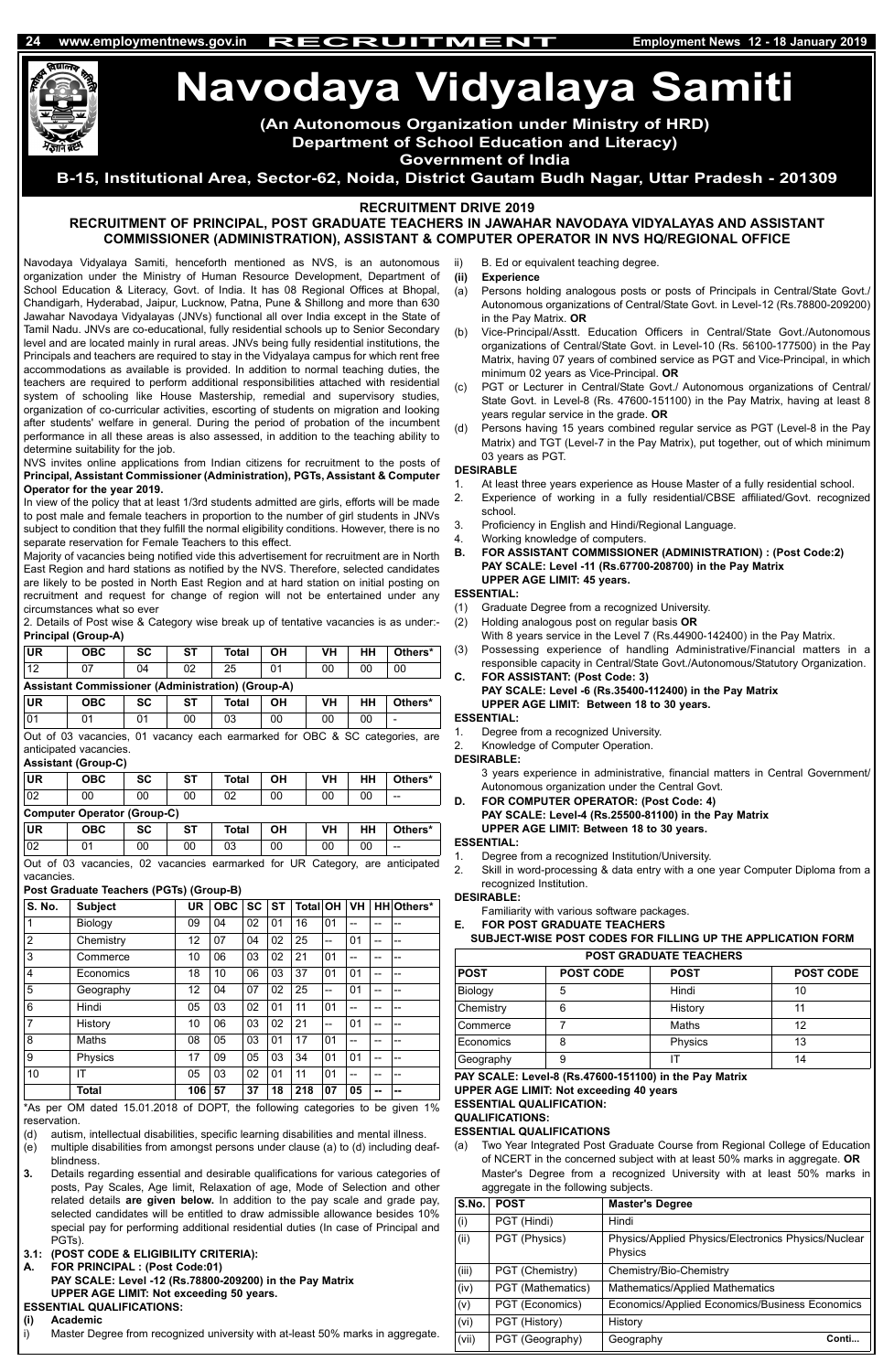# **Employment News 12 - 18 January 2019 RECRUITMENT www.employmentnews.gov.in <sup>25</sup>**

| S.No.  | <b>POST</b>    | <b>Master's Degree</b>                                                                                                                                                                                                                                                                                                                                                                                                                                                                                                                                                                                                                                                                                                                                                                                                                                         |
|--------|----------------|----------------------------------------------------------------------------------------------------------------------------------------------------------------------------------------------------------------------------------------------------------------------------------------------------------------------------------------------------------------------------------------------------------------------------------------------------------------------------------------------------------------------------------------------------------------------------------------------------------------------------------------------------------------------------------------------------------------------------------------------------------------------------------------------------------------------------------------------------------------|
| (viii) | PGT (Commerce) | Commerce with Accounting/Cost Accounting/Financial<br>Accounting as a major subject of study. Holders of<br>Degree of M.Com. in Applied/Business Economics<br>shall not be eligible.                                                                                                                                                                                                                                                                                                                                                                                                                                                                                                                                                                                                                                                                           |
| (ix)   | PGT (Biology)  | Botony/Zoology/Life Sciences/Bio-Sciences/Genetics/<br>Micro Biololgy/Bio Technology/ Molecular Bio/Plant<br>Physiology provided that applicant had studied Botany<br>and Zoology at Graduation level.                                                                                                                                                                                                                                                                                                                                                                                                                                                                                                                                                                                                                                                         |
| (x)    | PGT (IT)       | 1. At least 50% marks in aggregate in any of the<br>following:<br>B.E or B. Tech (Computer Science/IT) from a<br>recognized University/Institute. OR<br>B.E or B. Tech (any stream) and Post Graduate<br>Diploma in Computer Science from a recognized<br>University/Institute. OR<br>M.Sc. (Computer Science/IT)/MCA from a recognized<br>University. OR<br>B.Sc. (Computer Science)/BCA and Post Graduate<br>Degree in any subject from a recognized University.<br><b>OR</b><br>Post Graduate Diploma in Computer Science/IT and<br>Post Graduate Degree in any subject from a<br>recognized University/ Institute. OR<br>'B' level from DOEACC/NIELT and Post Graduate<br>Degree in any subject. OR<br>'C' level from DOEACC/NIELT Ministry of Information<br>and Communication Technology and Graduation.<br>2. Proficiency in teaching in Hindi/English. |

**Desirable:** B. Ed Degree.

**Note:** For subsequent promotion the incumbent will have to acquire B.Ed. degree. (b) B.Ed. Degree.

(c) Proficiency in Teaching in Hindi and English medium.

**DESIRABLE QUALIFICATIONS**

- (a) Experience as TGT in recognized institution in concerned subject.
- (b) Experience of working in a residential school.
- (c) Knowledge of Computer application.

**3.2: AGE RELAXATION**

Maximum relaxation in upper age limit will be as under:

| SI.<br>No. | <b>Category of Persons</b>                                                                                                                                                                                                                                                                                                                                                                                                                                                                                                                                             | <b>Extent of age</b><br>relaxation/<br>concession |  |  |  |  |  |
|------------|------------------------------------------------------------------------------------------------------------------------------------------------------------------------------------------------------------------------------------------------------------------------------------------------------------------------------------------------------------------------------------------------------------------------------------------------------------------------------------------------------------------------------------------------------------------------|---------------------------------------------------|--|--|--|--|--|
| (a)        | Scheduled Caste/Scheduled Tribe                                                                                                                                                                                                                                                                                                                                                                                                                                                                                                                                        | 5 years                                           |  |  |  |  |  |
| (b)        | <b>Other Backward Classes</b>                                                                                                                                                                                                                                                                                                                                                                                                                                                                                                                                          | 3 years                                           |  |  |  |  |  |
| (c)        | Women (All Category) except for the post of Principal,<br>Assistant Commissioner (Administration), Assistant and<br>Computer Operator.                                                                                                                                                                                                                                                                                                                                                                                                                                 | 10 years                                          |  |  |  |  |  |
| (d)        | NVS Employees if applying for the post of Principal and<br><b>PGTs</b>                                                                                                                                                                                                                                                                                                                                                                                                                                                                                                 | No age bar                                        |  |  |  |  |  |
| (e)        | NVS Employees if applying for the post of Assistant<br>Commissioner (Admn), Assistant and Computer Operator                                                                                                                                                                                                                                                                                                                                                                                                                                                            | 5 years                                           |  |  |  |  |  |
| (f)        | Candidates with 3 years continuous service in Central Govt.<br>provided the posts are in same or allied cadres                                                                                                                                                                                                                                                                                                                                                                                                                                                         | 5 years                                           |  |  |  |  |  |
| (g)        | Persons ordinarily domiciled in State of Jammu & Kashmir<br>during 01.01.1980 to 31.12.1989                                                                                                                                                                                                                                                                                                                                                                                                                                                                            | 5 years                                           |  |  |  |  |  |
| (h)        | Persons with disabilities (including women)<br>$(i)$ SC/ST<br>(ii) OBC (NCL)<br>(iii) General                                                                                                                                                                                                                                                                                                                                                                                                                                                                          | 15 years<br>13 years<br>10 years                  |  |  |  |  |  |
| (i)        | For group 'C' posts, Ex-Servicemen who has put in not less than six months<br>continuous service in Armed Forces (Army, Navy and Air Force) shall be<br>allowed to deduct the period of such service from his/her actual age and if the<br>resultant age does not exceed maximum age limit prescribed for the post by<br>more than three years, he/she shall be deemed to satisfy the condition<br>regarding age limit. For group 'B' posts, the Ex-Servicemen & Commissioned<br>Officers including ECOs/SSCOs who have rendered at least 5 years military<br>service. |                                                   |  |  |  |  |  |
|            | Note: All the concessions mentioned above will be concurrent i.e. if a person is<br>eligible for more than one concession, only one of the concessions of the<br>highest permissible limit, will be granted subject to maximum of age<br>prescribed to enter in Government service i.e. 55 years of age.<br>3.3: The Cut-Off date for determining various eligibility criteria (Educational                                                                                                                                                                            |                                                   |  |  |  |  |  |

Persons with disability of 40% or more, if so desires, will have to bring their own scribe to assist them in the examination. There is no restriction with regard to educational qualification or age etc. for the scribe. Compensatory time to be allowed in this case is 20 minutes per hour of examination. All candidates with disability not availing the facility of scribe may be allowed additional time of minimum of one hour for examination of three hours duration. For the post of Principal, Assistant Commissioner (Administration), PGTs, 60 minutes additional will be allowed since the duration of the written exam is 3 hours and for the post of Assistant & Computer Operator, 50 minutes additional time will be allowed since the duration of the written exam is 2½ hours. Reservation for person with disabilities in r/o the current year vacancies will be given as per the rules. However, posts are identified suitable for persons with disabilities will be as per O.M. No.16-15/2010-DD-lll dated 29.07.2013 by Office of the Chief Commissioner for Persons with Disabilities, Ministry of Social Justice & Empowerment.

**Qualifications, age limit etc.) will be the closing date for receipt of applications from candidates in India.** Before applying, applicants must satisfy about their eligibility as on closing date of receipt of application. The NVS will take up verification of eligibility conditions with reference to original documents only after the candidates have qualified for interview. Only those

- **3.4:** OBC categories which are applicable for appointment under Central Government will be considered.
- **4: MODE OF SELECTION**
- (a) Candidates will be shortlisted on the basis of their performance in written examination and interview put together. The Samiti reserves the right to decide the cut off marks in written examination and interview separately. The decision of the Samiti about the mode of selection to the above posts and eligibility conditions of the applicants for interview shall be final and binding. No correspondence will be entertained in this regard. However, in the case of Assistant and Computer Operator, the selection to the post will be done on the basis of the performance of the candidates in the written examination only. **However, the mode of selection, whichever so, for all the above posts will be the sole discretion of Navodaya Vidyalaya Samiti and may be changed.** (b) The Written Examination for the recruitment to the above mentioned posts is likely to be held at following 42 cities (code of the cities is mentioned against the

name of the city). **However, the Samiti has the right to conduct the written**

**test at all the cities or any one of the cities depending upon the number of the candidates and other compulsions.** Number of centers in each city will depend upon the number of candidates opting for a city. **The centre for the written examination for the post of Principal and Assistant Commissioner (Administration) will be at Delhi NCR only.** The centres of examination will be decided by NVS though the preferences/options submitted by candidates will be considered to the extent of availability of seats at such centre.

| Name of the City            | <b>City</b><br>Code | Name of the City | <b>City</b><br>Code |
|-----------------------------|---------------------|------------------|---------------------|
| Ahmedabad                   | 1                   | Kolkata          | 22                  |
| Amritsar                    | 2                   | Lucknow          | 23                  |
| Ajmer                       | 3                   | Madurai          | 24                  |
| Allahabad                   | 4                   | Mumbai           | 25                  |
| Bangalore                   | 5                   | Muzaffarpur      | 26                  |
| <b>Bhopal</b>               | 6                   | Nagpur           | 27                  |
| Bhubaneshwer                | $\overline{7}$      | Patna            | 28                  |
| Chandigarh/Panchkula/Mohali | 8                   | Pune             | 29                  |
| Chennai                     | 9                   | Port Blair       | 30                  |
| Dehradun                    | 10                  | Raipur           | 31                  |
| Delhi                       | 11                  | Ranchi           | 32                  |
| Faridabad                   | 12                  | Shimla           | 33                  |
| Gurugram                    | 13                  | Trivandrum       | 34                  |
| Ghaziabad                   | 14                  | Visakhapatnam    | 35                  |
| <b>NOIDA</b>                | 15                  | Shillong         | 36                  |
| Guwahati                    | 16                  | Kohima           | 37                  |
| Hyderabad                   | 17                  | Imphal           | 38                  |
| Itanagar                    | 18                  | Aizwal           | 39                  |
| Jabalpur                    | 19                  | Siliguri         | 40                  |
| Jaipur                      | 20                  | Agartala         | 41                  |
| Jammu                       | 21                  | Panaji (Goa)     | 42                  |

(d) No candidate will be admitted for the written examination without the proper Admit Card.

**(e) Scheme of Examination:** 

**(i) For the post of Principal:**

| Test     | <b>Component of the test</b>                                                                                                                                                                                                                                                                                                                                                                                                                                 | Number of<br>questions | Total<br>marks | <b>Duration of the</b><br>test                           |
|----------|--------------------------------------------------------------------------------------------------------------------------------------------------------------------------------------------------------------------------------------------------------------------------------------------------------------------------------------------------------------------------------------------------------------------------------------------------------------|------------------------|----------------|----------------------------------------------------------|
| Part-I   | Reasoning Ability                                                                                                                                                                                                                                                                                                                                                                                                                                            | 25                     | 25             | The test will be of                                      |
| Part-II  | <b>General Awareness</b>                                                                                                                                                                                                                                                                                                                                                                                                                                     | 25                     | 25             | 3 hours duration                                         |
| Part-III | Language test (General English<br>and General Hindi - 15 marks<br>each subject)                                                                                                                                                                                                                                                                                                                                                                              | 30                     | 30             | without any time<br>limit for each<br>test individually. |
| Part-IV  | Academics (Educational aspects)<br>1) Child Development & Pedagogy-<br>Child Development - physical,<br>intellectual, emotion & social;<br>Problems of adolescence - role<br>of home, school, hostel and<br>society in dealing with them.<br>Learning:<br>i) Concepts<br>ii) Factor affecting learning<br>iii) Motivation and measures for<br>creating effective learning<br>situations.<br>2) Perspective in education<br>i) Right to Education (RTE) 2009, | 50                     | 50             |                                                          |

POSCO, child rights ii) NCF 2005, Learning Outcome iii) School organization iv) Institutions of higher learning & research of India v) Formal & distance education systems vi) Good governance in school system 3) Teaching Methodology i) ICT in education ii) Curriculum iii) Academic Planning iv) Assessment & Evaluation 4) Rights & duties of Principal in residential schools i) Right & duties of Principal with reference to different stake holders ii) Development and maintenance of facilities & assets